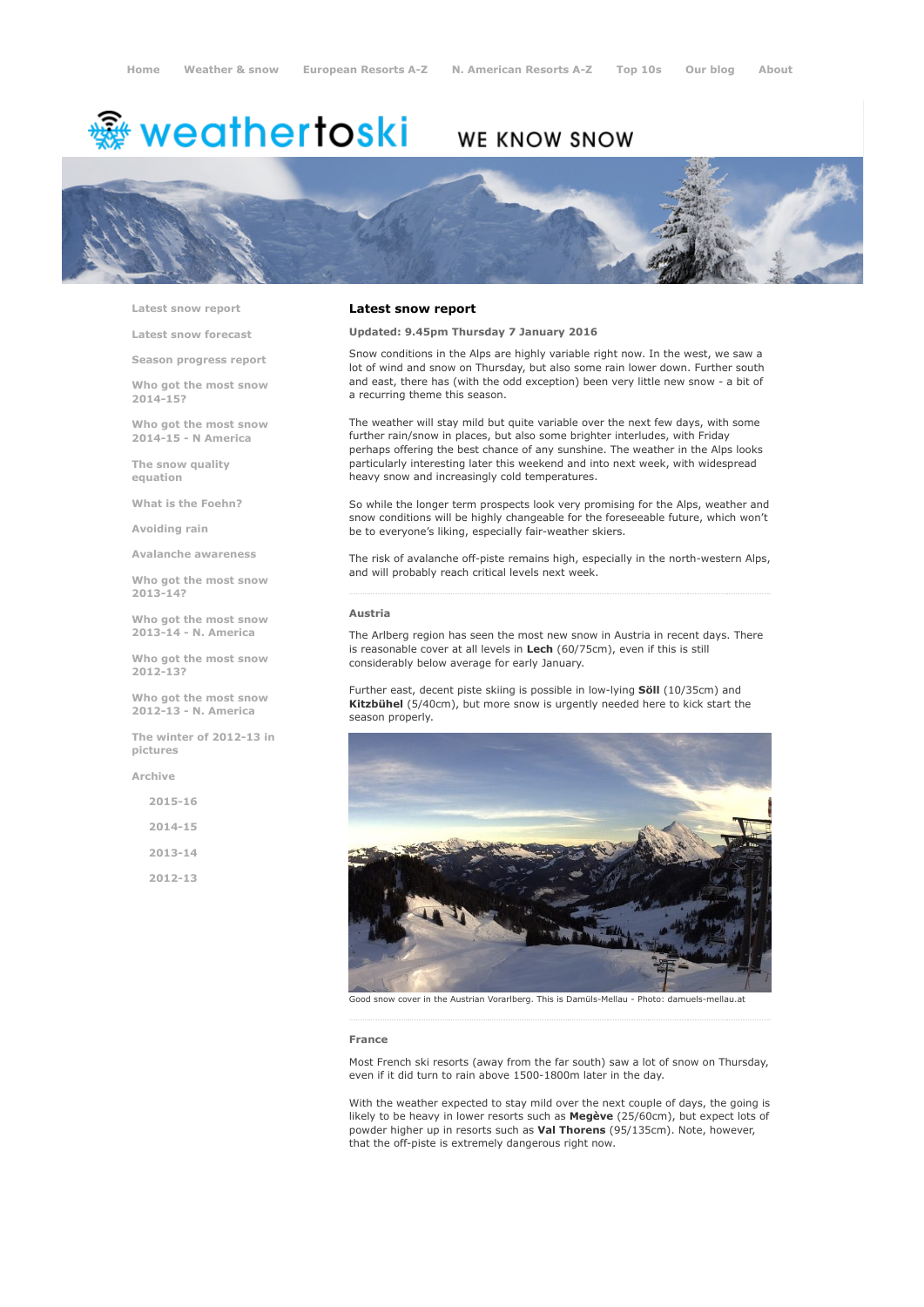

weather or snow conditions in the Alps? [Contact](http://www.weathertoski.co.uk/about-1/contact-us/) us and we'll do our best to answer it...

E: [info@weathertoski.co.uk](mailto:fraser@weathertoski.co.uk)

T: +44 (0)20 3151 3154



Big snowfalls at altitude in the French Alps earlier today. This is Val Thorens - Photo: valthorens.com

# Italy

Resorts in the far north-west of Italy have again seen some significant snow from recent storms, including **Cervinia** (40/150cm) which, weather permitting is skiing as well as anywhere in Italy right now.

Further east, many resorts are still heavily reliant on their artificial bases, even if is looking a little more wintry than it was before the New Year. Madesimo and Selva both have 20/40cm of settled snow depending on altitude.



More snow today in north-west Italy. This is Cervinia - Photo: cervinia.it

### Switzerland

The north and west of Switzerland saw some significant snowfall today, though it did turn to rain lower down later.

Verbier (30/100cm) and Crans Montana (30/150cm), in western Switzerland, are skiing as well as anywhere right now, with lots of powder at altitude, though avalanche danger remains high off-piste.

Snow depths are generally less impressive the further south-east you go, with St Moritz (10/25cm), for example, still heavily reliant on artificial snow.



Snow turned to rain today in Villars - Photo: villars.ch

# Rest of Europe

The Pyrenees have seen some new snow this week, heaviest on the French side of the chain, with 40cm in **Cauterets** where the upper base is now 85cm deep.